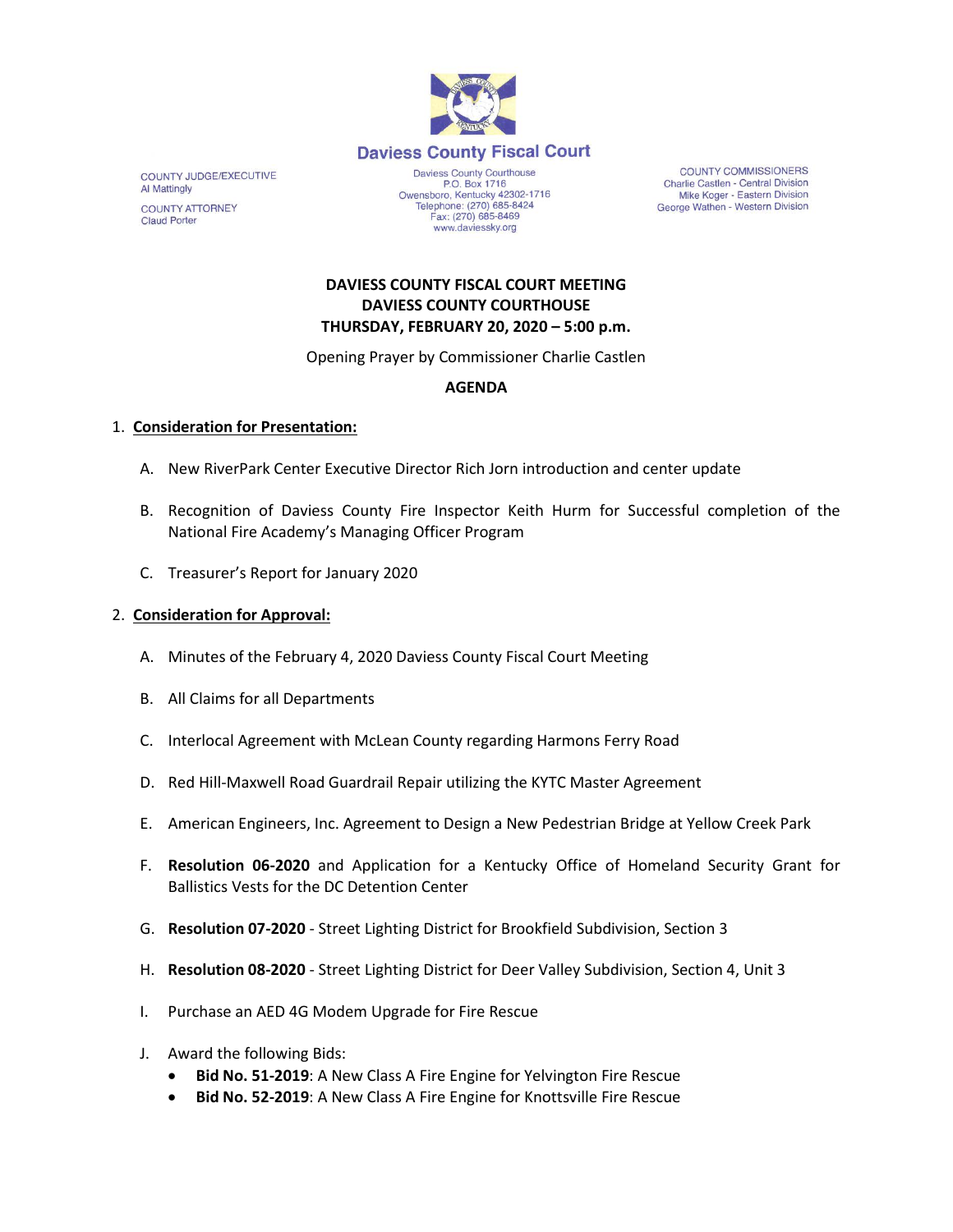K. Surety Bond Reduction for Collyns Estates

L. Appoint Jordan Camp [2.1.20] to the DC Property Maintenance Bd. Term: 2/25/2020 - 2/25/2023

- M. Appoint Sean Land [3.3.20] to the Ethics Bd. Term: 3/1/2020 3/1/2023
- N. Appoint Mickey Bowman [3.4.20] and Doug Hoyt [3.5.20] to the Airport Bd. Terms: 3/1/2020 3/1/2023
- O. Accept the Retirement Resignation of Senior HEO Kenny Boarman effective 2/29/20 (13 YOS)

#### 3. **Consideration for Discussion:**

- A. **First Reading of KOC 860.9 (2020)** *02-2020* An Ordinance of the Daviess County Fiscal Court and the City of Owensboro, Kentucky, Jointly Repealing Daviess County Fiscal Court Ordinance 860.2 and City of Owensboro Ordinances No. 8-98 and 12-2005 in their entirety
- B. Other business to be brought before the Daviess County Fiscal Court
- C. Public Comments
- D. Comments by Daviess County Fiscal Court

#### 4. **Adjournment**

*To attend this meeting, accommodations for disabled persons may be arranged by contacting the DCFC ADA Admin: (270)685-8424. When possible, an advanced 24-hour notice is respectfully requested.*